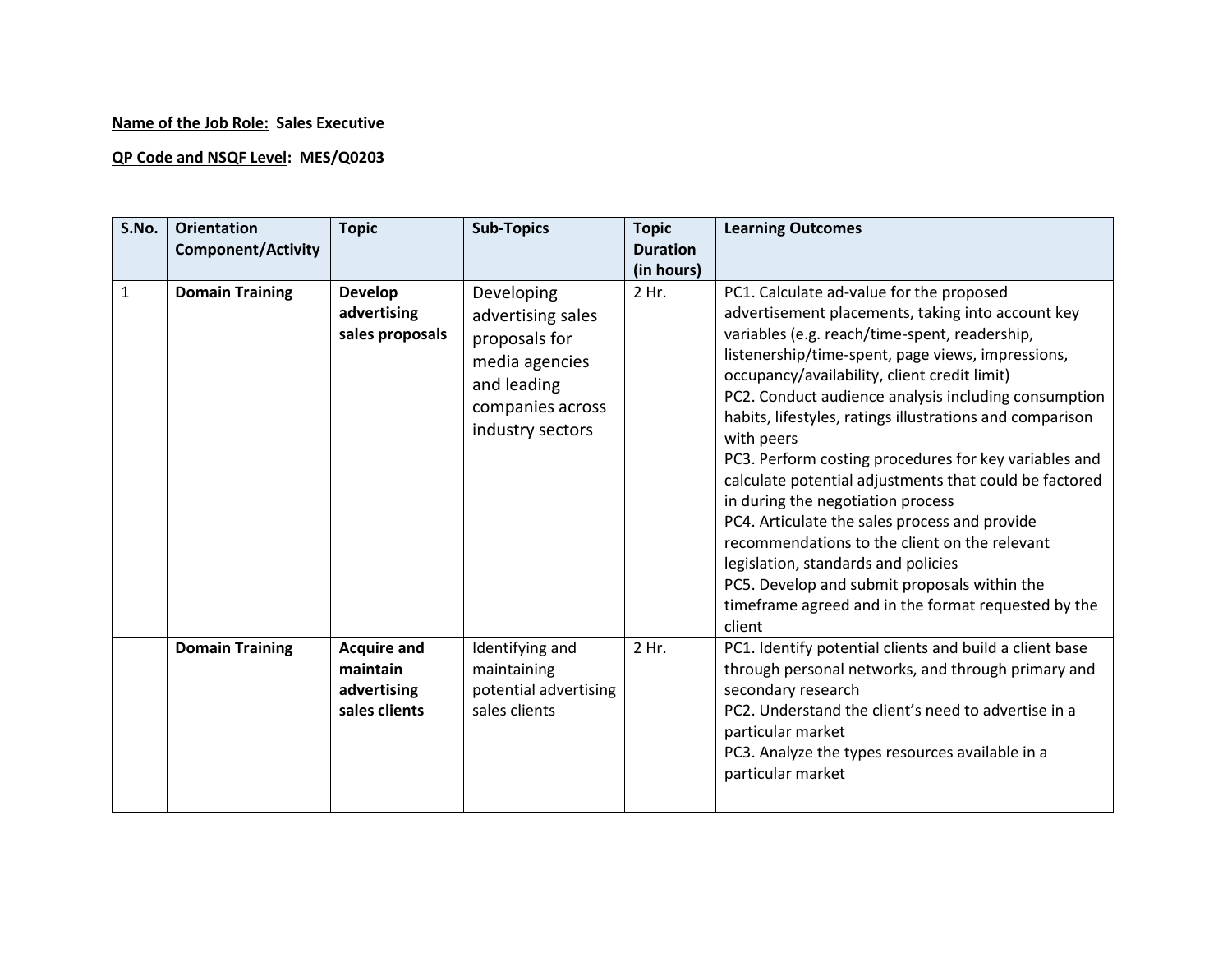|                        |                                        |                                                                                                                                                                                                             | PC4. Market the credibility and track record of your<br>organization to potential clients, and sell them the<br>benefits of advertising through it                                                                                                                                                                                                                                                                                                                                                                                                                                                                                                                                                                                                                                                                                                                                                                                                                                                                                                                                                                                                                                                          |
|------------------------|----------------------------------------|-------------------------------------------------------------------------------------------------------------------------------------------------------------------------------------------------------------|-------------------------------------------------------------------------------------------------------------------------------------------------------------------------------------------------------------------------------------------------------------------------------------------------------------------------------------------------------------------------------------------------------------------------------------------------------------------------------------------------------------------------------------------------------------------------------------------------------------------------------------------------------------------------------------------------------------------------------------------------------------------------------------------------------------------------------------------------------------------------------------------------------------------------------------------------------------------------------------------------------------------------------------------------------------------------------------------------------------------------------------------------------------------------------------------------------------|
| <b>Domain Training</b> | Close an<br>advertising<br>sales order | 1. Negotiating and<br>closing an<br>advertising sale deal<br>2. Coordinating with<br>internal teams<br>3.Communicating<br>clearly with the<br>clients<br>4. Timely collection<br>of dues owed by<br>clients | PC1. Provide a convincing proposition to the client and<br>negotiate to derive the maximum revenue from the<br>available inventory<br>PC2. Ensure that the advertisement rates are higher or<br>equal to the benchmark rates set by the organization<br>PC3. Negotiate volume discounts with agencies to sell<br>inventory in advance at rates that are in line with<br>benchmark discount rates set by the organisation<br>PC4. Identify opportunities to cross-sell other sources<br>of revenue such as media integrations, events and<br>activations etc.<br>PC5. Draft sales agreements/contracts and liaise with<br>the legal team to vet them<br>PC6. Make arrangements with the relevant teams<br>within the organization to ensure execution of the<br>contract<br>PC7. Troubleshoot and manage client crises through<br>effective communication and team support<br>PC8. Negotiate barter deals with clients after carrying<br>out a detailed cost-benefit analysis to ensure that the<br>deal would be beneficial for the organization<br>PC9. Clearly communicate the scope of the agreement<br>with the client and set out realistic expectations<br>regarding effectiveness of the advertising |